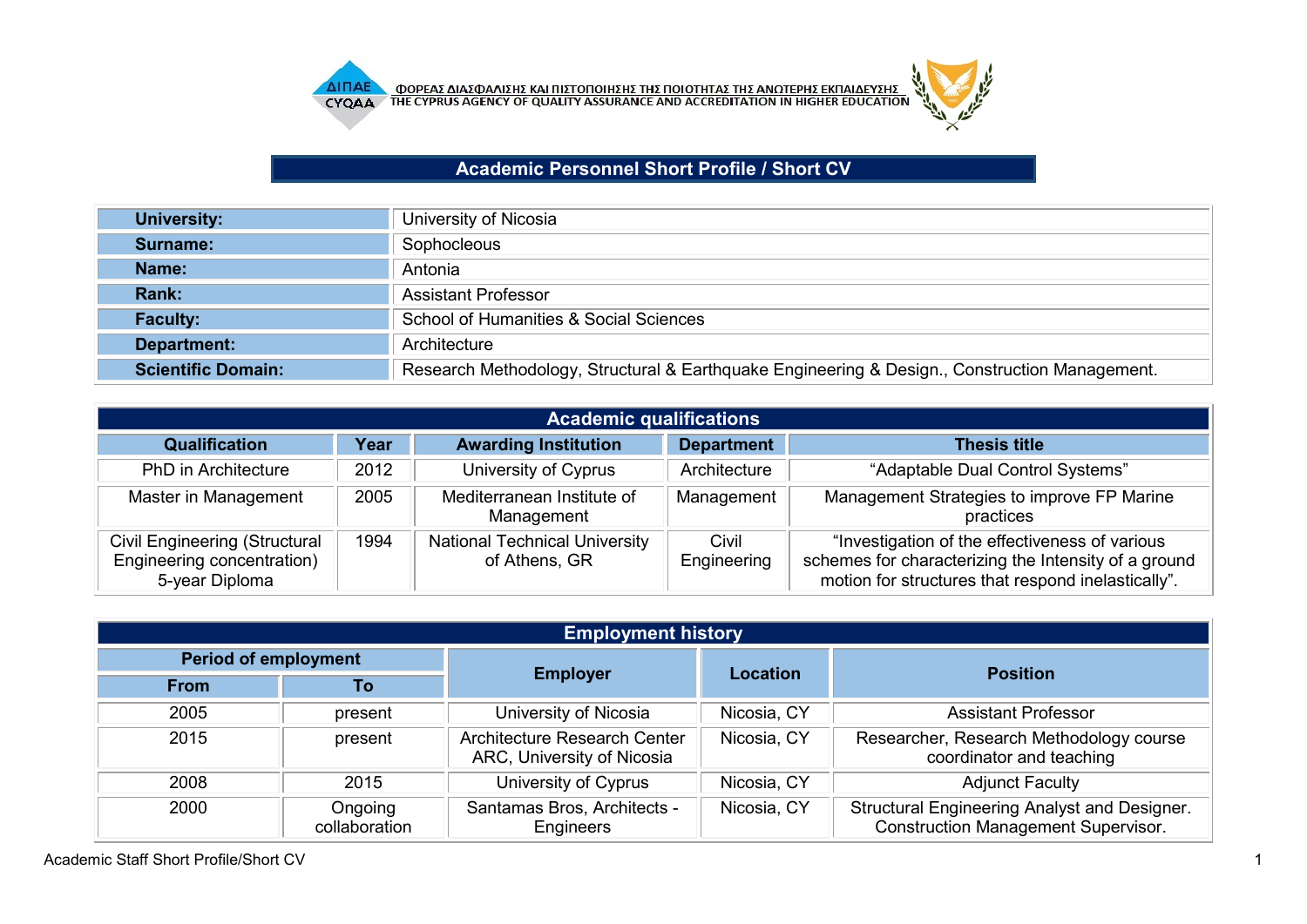|                       | Key refereed journal papers, monographs, books, conference publications etc. |                                                                                                                                |                                             |                                                                                                                                                                                                          |                                                                                  |              |  |
|-----------------------|------------------------------------------------------------------------------|--------------------------------------------------------------------------------------------------------------------------------|---------------------------------------------|----------------------------------------------------------------------------------------------------------------------------------------------------------------------------------------------------------|----------------------------------------------------------------------------------|--------------|--|
| Ref.<br><b>Number</b> | Year                                                                         | <b>Title</b>                                                                                                                   | <b>Other authors</b>                        | <b>Journal and Publisher /</b><br><b>Conference</b>                                                                                                                                                      | Vol.                                                                             | <b>Pages</b> |  |
| $\mathbf 1$           | 2022                                                                         | "Computational Design: Form-finding<br>Method: The case of Sydney Opera<br>House"                                              | P. Fereos, M.<br>Georgiou,<br>A.Balabanides | ICSA2022: 5th International<br>Conference on Structures &<br>Architecture<br>(https://www.icsa2022.create.<br>aau.dk/Call+for+Participation/)                                                            | Aalborg<br>University,<br>Aalborg Denmark,<br>6-8 July 2022.                     | <b>TBA</b>   |  |
| $\overline{2}$        | 2021                                                                         | Adaptable design methodology for<br>quality DL Education focusing on<br>sustainable Architecture & Integrative<br>Technologies |                                             | "The role of education for Civil<br>Engineers in the<br>implementation of the SDGs"<br>1 <sup>st</sup> Joint Conference of<br><b>EUCEET and AECEF</b><br>(https://websites.auth.gr/euce<br>etaecef2021/) | Thessaloniki,<br>Greece, Nov 12th,<br>2021                                       | <b>TBA</b>   |  |
| 3                     | 2013                                                                         | Dual system configuration for<br>earthquake safety (LINK)                                                                      | Phocas, M.C.                                | <b>Journal of Advances in</b><br><b>Structural Engineering</b>                                                                                                                                           | Vol.2, No.1.,<br>1000108, Paper<br>No. 12-1605,<br>ISSN: 2168-9717-<br>$2 - 108$ | 9            |  |
| $\overline{4}$        | 2012                                                                         | Adaptable dual control systems: A<br>comparative parametric analysis<br>(LINK)                                                 | Phocas, M.C.                                | International Journal of<br><b>Safety and Security</b><br>Engineering,<br>SAFE149, WIT-Press                                                                                                             | Vol.2, No.3.<br>/Paper DOI<br>10.2495/SAFE-<br>$V2-N3-$                          | 280-296      |  |
| 5                     | 2012                                                                         | Numerical verification of a dual's<br>system's seismic response (LINK)                                                         | Phocas, M.C.                                | Journal of Earthquakes and<br>Structures, Techno-Press                                                                                                                                                   | Vol.3, No.5. /<br>ISSN: 2092-7614.<br>(57)                                       | 749-766      |  |
| $6\phantom{1}$        | 2013                                                                         | Hybrid structures: A case of a<br>pedestrian bridge                                                                            | Phocas, M.C.                                | 2nd International Conference<br>on Structures and<br>Architecture, ICSA2013,<br>Portugal.                                                                                                                |                                                                                  |              |  |
| $\overline{7}$        | 2013                                                                         | Cable Bracing Design in Adaptable<br><b>Dual Control Systems</b>                                                               | Phocas, M.C.                                | 9th International Conference<br>on Earthquake Resistant<br><b>Engineering Structures VIIII,</b><br>ERES2013, A Coruña, Spain                                                                             |                                                                                  |              |  |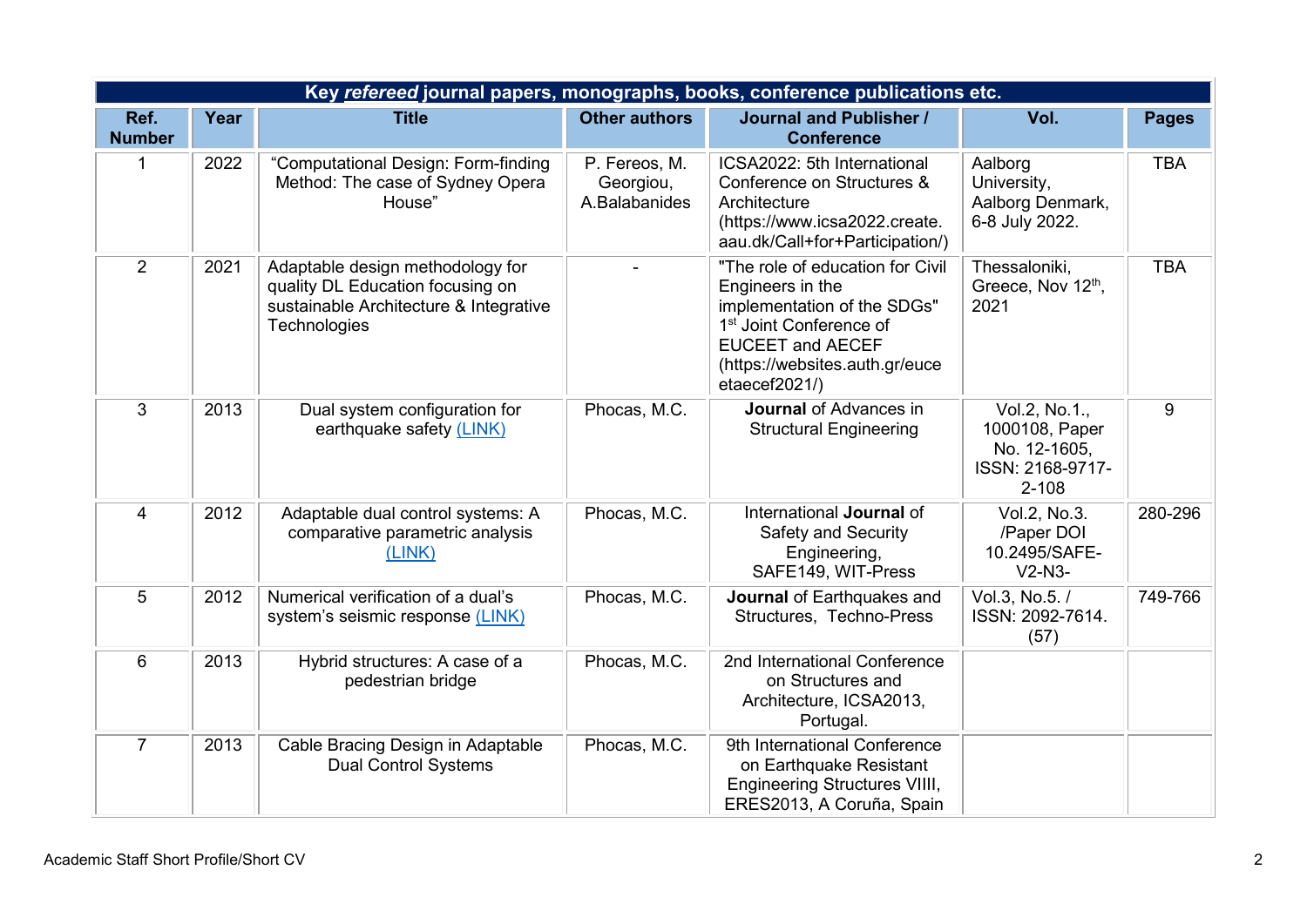| 8  | 2012 | Bracing Design in Dual Systems for<br><b>Earthquake Resistance</b> | Phocas, M.C. | 15 <sup>th</sup> World Conference on<br>Earthquake Engineering, 15th<br>WCEE, Lisbon, Portugal.                       |  |
|----|------|--------------------------------------------------------------------|--------------|-----------------------------------------------------------------------------------------------------------------------|--|
| 9  | 2011 | Adaptable dual control systems for<br>earthquake resistance        | Phocas, M.C. | <b>Earthquake Resistant</b><br><b>Engineering Structures VIII,</b><br>ERES 2011, WIT Press,<br>Southampton            |  |
| 10 | 2011 | Dual structure configuration for<br>earthquake resistance          | Phocas, M.C. | Proceedings of 8th<br>International Conference on<br><b>Structural Dynamics,</b><br>EURODYN 2011, Leuven,<br>Belgium. |  |

|                       | <b>Exhibitions</b>   |                                                                    |                       |          |                           |  |
|-----------------------|----------------------|--------------------------------------------------------------------|-----------------------|----------|---------------------------|--|
| Ref.<br><b>Number</b> | Date                 | <b>Topic</b>                                                       | International / Local | Location | <b>Role in Exhibition</b> |  |
|                       | Yearly since<br>2012 | End of year exhibition of the graduate<br>students in Architecture | Local                 | Nicosia  | Team Member               |  |

|                       | <b>Research Projects.</b> |                                                                                                          |                            |                                                         |  |  |
|-----------------------|---------------------------|----------------------------------------------------------------------------------------------------------|----------------------------|---------------------------------------------------------|--|--|
| Ref.<br><b>Number</b> | <b>Date</b>               | Title                                                                                                    | <b>Funded by</b>           | <b>Project Role</b>                                     |  |  |
|                       | 2021                      | Education of Civil Engineers in the Implementation of<br>Sustainable Development Goals                   | EUCEET and<br><b>AECEF</b> | Qualified Member, reviewer,<br>program committee member |  |  |
|                       | 2012-present              | <b>Adaptable Dual Control Systems</b>                                                                    |                            | <b>Patent Researcher</b>                                |  |  |
| 3                     | 2003-present              | Seismic Upgrade of high school, apartment and<br>residences, renovation of shops, additions to buildings | Santamas.org               | Research team member                                    |  |  |
|                       | 2016-present              | Sustainable Architecture and Integrative Technologies                                                    |                            | Coordinator                                             |  |  |
| 5.                    | 2007-present              | Interdisciplinary work and educating architects and<br>structural engineers                              |                            | Researcher                                              |  |  |

**Consulting Services and/or Participation in Councils / Boards/ Editorial Committees.**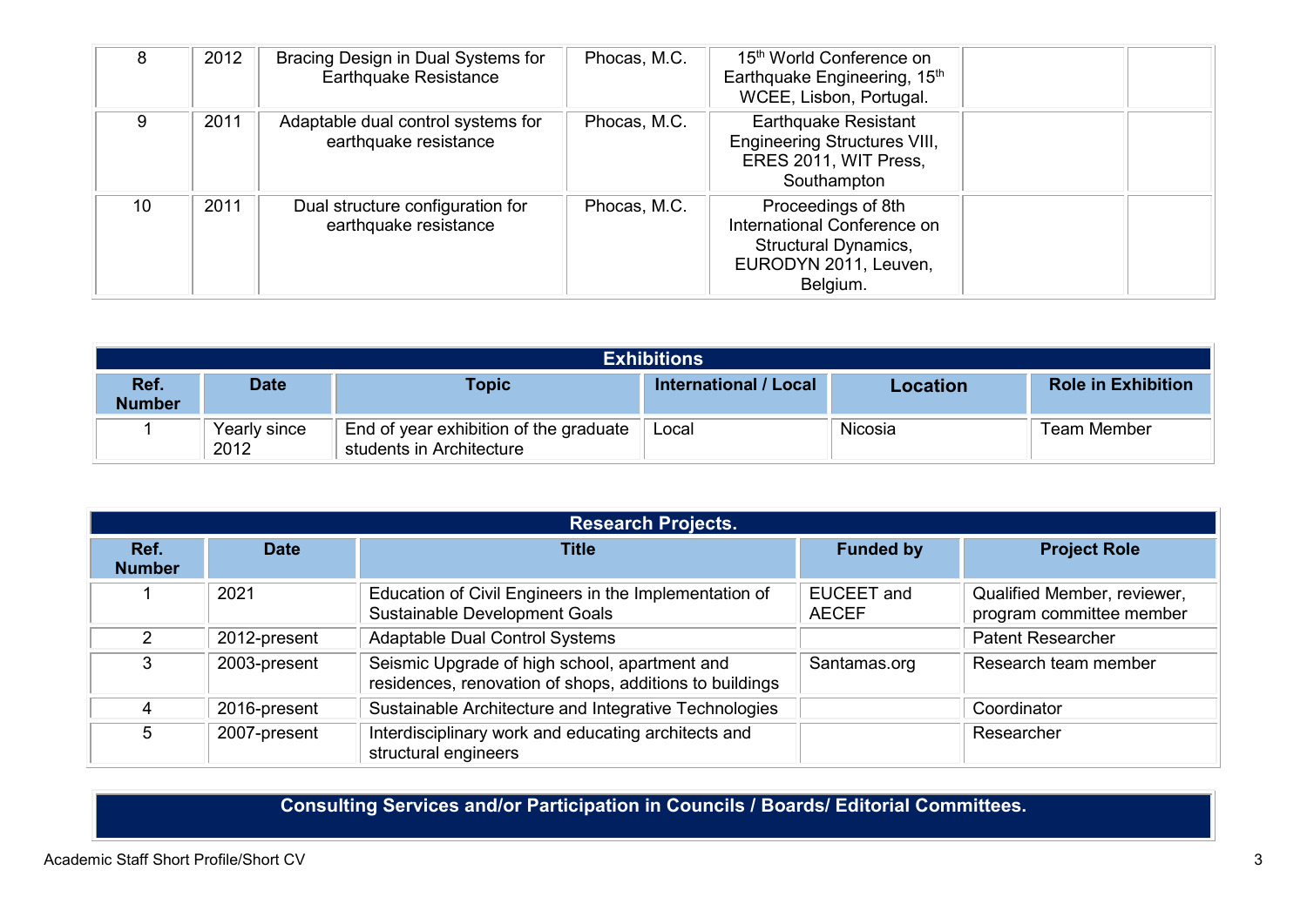| Ref.<br><b>Number</b>   | <b>Period</b>                   | Organization                                                                                                                                                                            | <b>Title of Position or Service</b>                                                                                                                                      | <b>Key Activities</b>                                                                                                                                                                                                                                                  |
|-------------------------|---------------------------------|-----------------------------------------------------------------------------------------------------------------------------------------------------------------------------------------|--------------------------------------------------------------------------------------------------------------------------------------------------------------------------|------------------------------------------------------------------------------------------------------------------------------------------------------------------------------------------------------------------------------------------------------------------------|
|                         | 31st Mar<br>$2021 -$<br>present | <b>World Engineering</b><br><b>Education Forum</b><br><b>International Federation</b><br>of Engineering Education<br><b>Societies</b><br>The Global Engineering<br><b>Deans Council</b> | Reviewer and Program<br>Coordinator<br>(https://www.conftool.org/weefge<br>dc2021/index.php?page=showP<br>erson)                                                         | Review papers, Coordinate program sessions, Select<br>priority topics, Bid for contributions, Edit and Survey<br>submissions.                                                                                                                                          |
| $\overline{2}$          | $10/2017 -$<br>present          | <b>Science Publishing Group</b><br>(SciencePG), USA.                                                                                                                                    | Reviewer of International Journal<br>of Architecture, Arts and<br>Applications<br>(http://www.sciencepublishinggro<br>up.com/journal/peerreviewers?jo<br>$urnalid = 383$ | Review research paper                                                                                                                                                                                                                                                  |
| 3                       | 2014-<br>present                | Scientific & Academic<br>Publishing, USA.<br><b>Editor, David Thomas</b>                                                                                                                | Reviewer for the "review.sapub"<br>technical journal, SAP.<br>(http://www.sapub.org/)                                                                                    | Review papers (i.e. id: IJCEM-110500092. Paper Id:<br>IJSEM - 110500092; Paper Title: "Developing<br><b>Integrated Model of Data Envelopment Analysis</b><br>(DEA) and Data Mining to Evaluate Performance of<br>Logistics Service Suppliers". (http://www.sapub.org/) |
| $\overline{\mathbf{4}}$ | $2000 -$<br>present             | Santamas Bros,<br><b>Architects and Civil</b><br>Engineers consultancy.<br>(www.santamas.org/)                                                                                          | <b>Structural Engineering</b><br>Consultant                                                                                                                              | Structural Analyst, Designer and Construction<br><b>Management Supervisor</b>                                                                                                                                                                                          |
| 5                       | 10/2007-<br>present             | University of Nicosia,<br><b>Architecture Department</b>                                                                                                                                | Advisor on Structures and<br>Research Methodology and<br>Programme Coordinator of a<br>Master Program (2017)                                                             | Graduate- and 4 <sup>th</sup> year students' studio project<br>advising / Coordinating the Master Program in<br>Sustainable Architecture and Integrative<br><b>Technologies</b>                                                                                        |

|                       | <b>Awards / International Recognition</b> |                                                                                                                                       |                                                                                                |  |  |  |
|-----------------------|-------------------------------------------|---------------------------------------------------------------------------------------------------------------------------------------|------------------------------------------------------------------------------------------------|--|--|--|
| Ref.<br><b>Number</b> | <b>Date</b>                               | Title                                                                                                                                 | <b>Awarded by:</b>                                                                             |  |  |  |
|                       | June 2021                                 | Coordinator and Qualified Member of the<br>Research and Innovation Committee of ETEK                                                  | Cyprus Scientific and Technical Chamber (E.T.E.K.)                                             |  |  |  |
|                       | <b>July 2019</b>                          | Expert in building and technological<br>infrastructure for participation in the evaluation<br>process of the Cyprus Agency of Quality | Cyprus Agency of Quality Assurance and Accreditation in<br><b>Higher Education institution</b> |  |  |  |